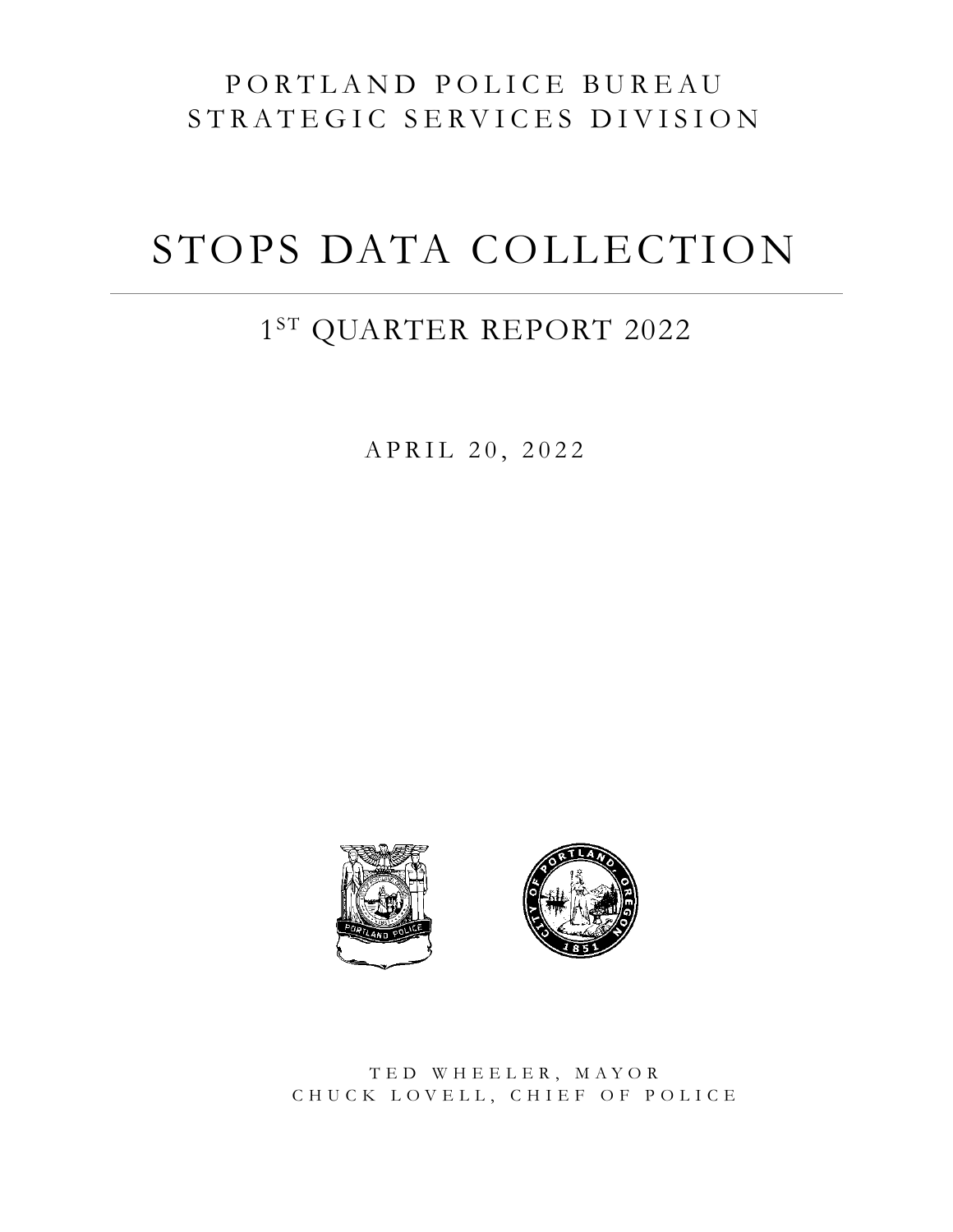#### TABLE OF CONTENTS

<u> 1989 - Jan Barnett, fransk politik (d. 1989)</u>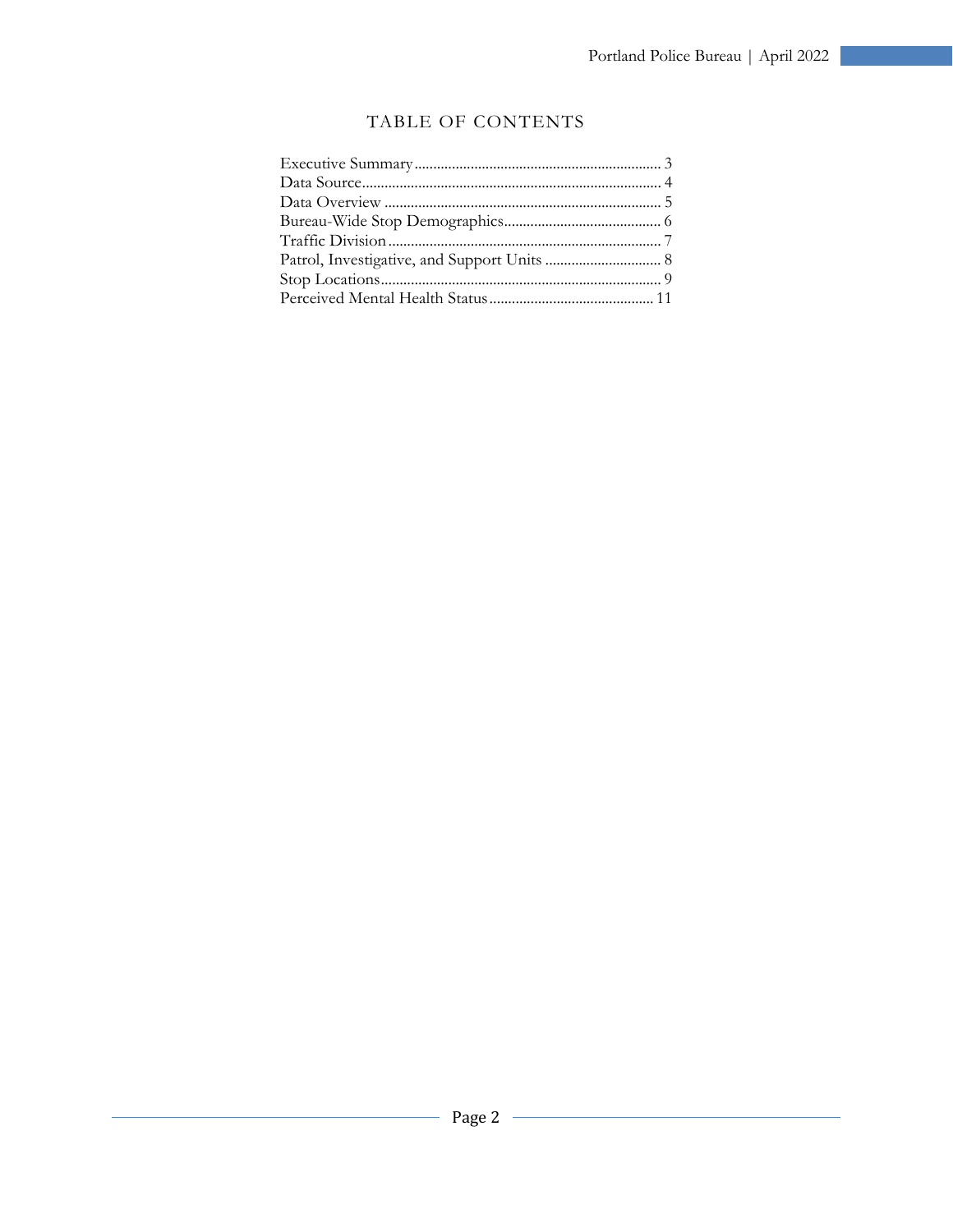### **EXECUTIVE SUMMARY**

- From January 1, 2022 through March 31, 2022, PPB personnel reported stopping 3,211 drivers and pedestrians – a slight decrease over the 3,301 stops made last quarter.
	- o White subjects accounted for 63% of all stops citywide, followed by Black or African American (19%), Hispanic or Latino (12%), Asian (3%), Middle Eastern (1%), Native Hawaiian or Other Pacific Islander (1%) and American Indian or Alaskan Native  $(1\%)$ .
	- o PPB officers stopped Black or African American (19% vs. 16%) subjects more than the prior quarter.
- Traffic Division officers stopped 471 drivers and 0 pedestrians.
	- o White subjects accounted for 67% of all stops citywide, followed by Black or African American (12%), Hispanic or Latino (12%), Asian (6%), Middle Eastern (1%), Native Hawaiian or Other Pacific Islander (1%), and American Indian or Alaskan Native  $(1\%)$ .
	- o Traffic Division officers stopped subjects of different perceived race / ethnic groups at similar rates to the prior quarter.
- Officers from patrol, investigation, and other support divisions completed 2,719 driver stops and 21 pedestrian stops.
	- o White subjects accounted for 62% of all stops citywide, followed by Black or African American (20%), Hispanic or Latino (12%), Asian (3%), Middle Eastern (1%), Native Hawaiian or Other Pacific Islander (1%) and American Indian or Alaskan Native  $(1\%)$ .
	- o Officers from patrol, investigative, and other support divisions stopped Black / African American (20% vs. 17%) more than the prior quarter and White (62% vs. 65%) subjects less than the prior quarter
- 1 percent of individuals contacted had a perceived mental health issue, similar to prior quarters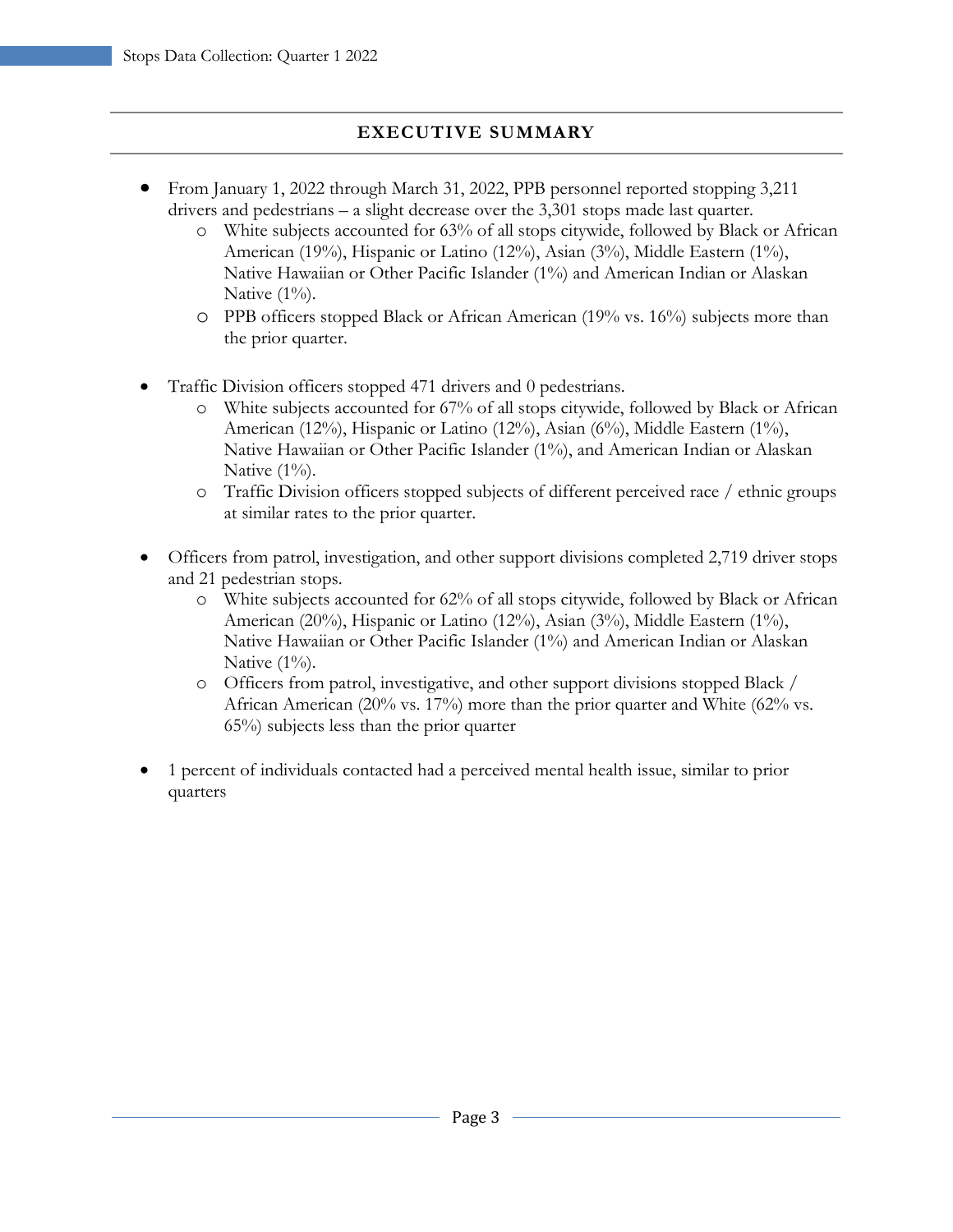# **DATA SOURCE**

The Portland Police Bureau's (PPB) goal is to be a leader in the collection and analysis of traffic and pedestrian stops data and to continually improve the quality of the processes involved in both collecting and analyzing the data. PPB recognizes that examining police stops is an important part of understanding policing practices, assessing services to the community, and identifying areas that may benefit from change.

On June 27, 2018, the PPB transitioned to a new data collection system to meet State reporting requirements outlined in ORS 131.935<sup>1</sup>. Sworn personnel from all divisions use the new Stops system to report information about the stop including perceived demographic characteristics of the stopped individual, the statutory reason for the stop, and the outcome of the stop, including if a search was conducted.

From January 1, 2022 through March 31, 2022, PPB officers recorded 3,841 interactions using the Stops data collection application. Of those reports, 630 records were excluded as a duplicate record, misclassified interaction, or passenger stop, leaving 3,211 records to analyze.

The PPB quarterly reports are intended to provide timely analysis on key metrics related to stops by PPB officers. Annual reports and special updates are intended to provide a more comprehensive review of the available data.

Historical data on police stops collected since 2001 can be found at the following web address, *http://www.portlandoregon.gov/police/65520*.

 $\overline{a}$ 

<sup>1</sup> https://www.oregonlegislature.gov/bills\_laws/ors/ors131.html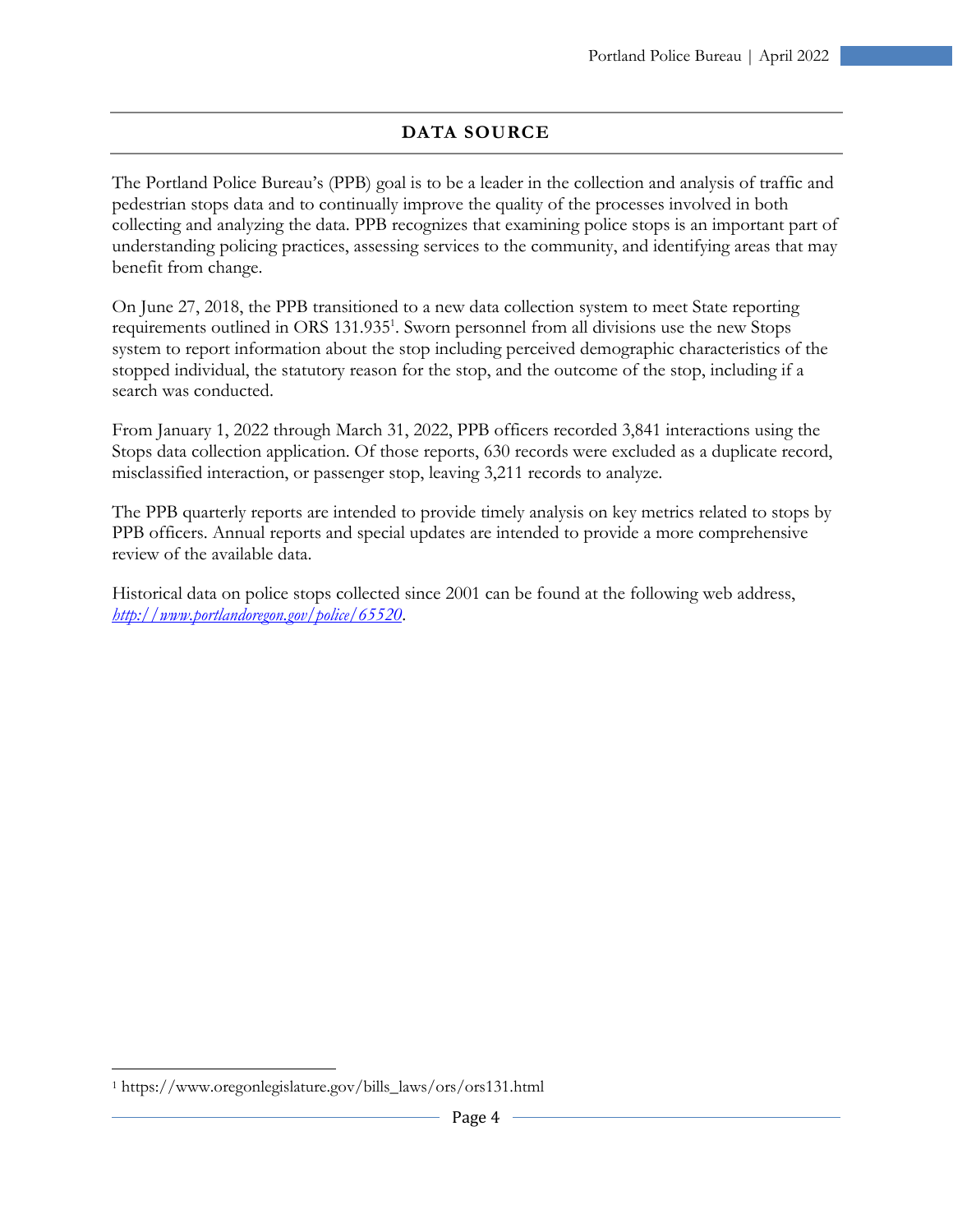# **DATA OVERVIEW**

During 79<sup>th</sup> Legislative Assembly in 2017, the Oregon State Legislature passed HB 2355 which required the Portland Police Bureau to collect specific data related to officer-initiated traffic and pedestrian stops by July 1, 2018. The law required the Bureau, which first began collecting data on officer-initiated traffic and pedestrian stops in 2001, to make some minor adjustments to become compliant with new State standards. The Bureau also took the opportunity to refine and enhance the existing Stops Data Collection (SDC) that was in place since 2011. Some of these adjustments and enhancements are described below.

#### *Modified perceived race and ethnicity options*

The State of Oregon Criminal Justice Commission (CJC) mandated several changes to PPB's collection of the perceived race and ethnicity of stopped subjects. Two new race/ethnicity categories were added: Middle Eastern and Native Hawaiian or Other Pacific Islander. The State also mandated that officers assign a named category for each stopped subject, eliminating the use of Other and Unknown categories. PPB officers have been trained to only use their perception of the stopped subject's race and/or ethnicity instead of verbally inquiring. These changes make comparisons to prior reports problematic and difficult.

#### *Pedestrian stop definition*

The State of Oregon originally defined a pedestrian stop in the 2017 as "a detention of a pedestrian… not associated with a call for service, when the detention results in a citation, an arrest, or a consensual search." This was a narrower definition than the PPB uses as the Bureau requires a Stops report for all pedestrian interactions, not associated with a call for service, where an officer "reasonably suspects that a person has committed or is about to commit a crime"<sup>2</sup> - regardless of the Stop's outcome. However, the State revised the law in June 2019 to more closely match the Bureau's definition of a stop. Due to the variation in definitions, PPB's self-reported pedestrian stop numbers will be higher than State-generated statistics.

#### *Data accuracy and accountability*

Since 2011, the PPB has implemented a notification system to track and alert police personnel of incomplete records. Officers initiating an interaction receive a notification through the CAD system that a report needs to be completed with a "flag" remaining present on the officer's home screen inside the MDT until the report is completed. As an additional layer of accountability, the officer's lieutenant is also notified by email about the outstanding entry each week until the form is completed.

 $\overline{a}$ 2 ORS 131.615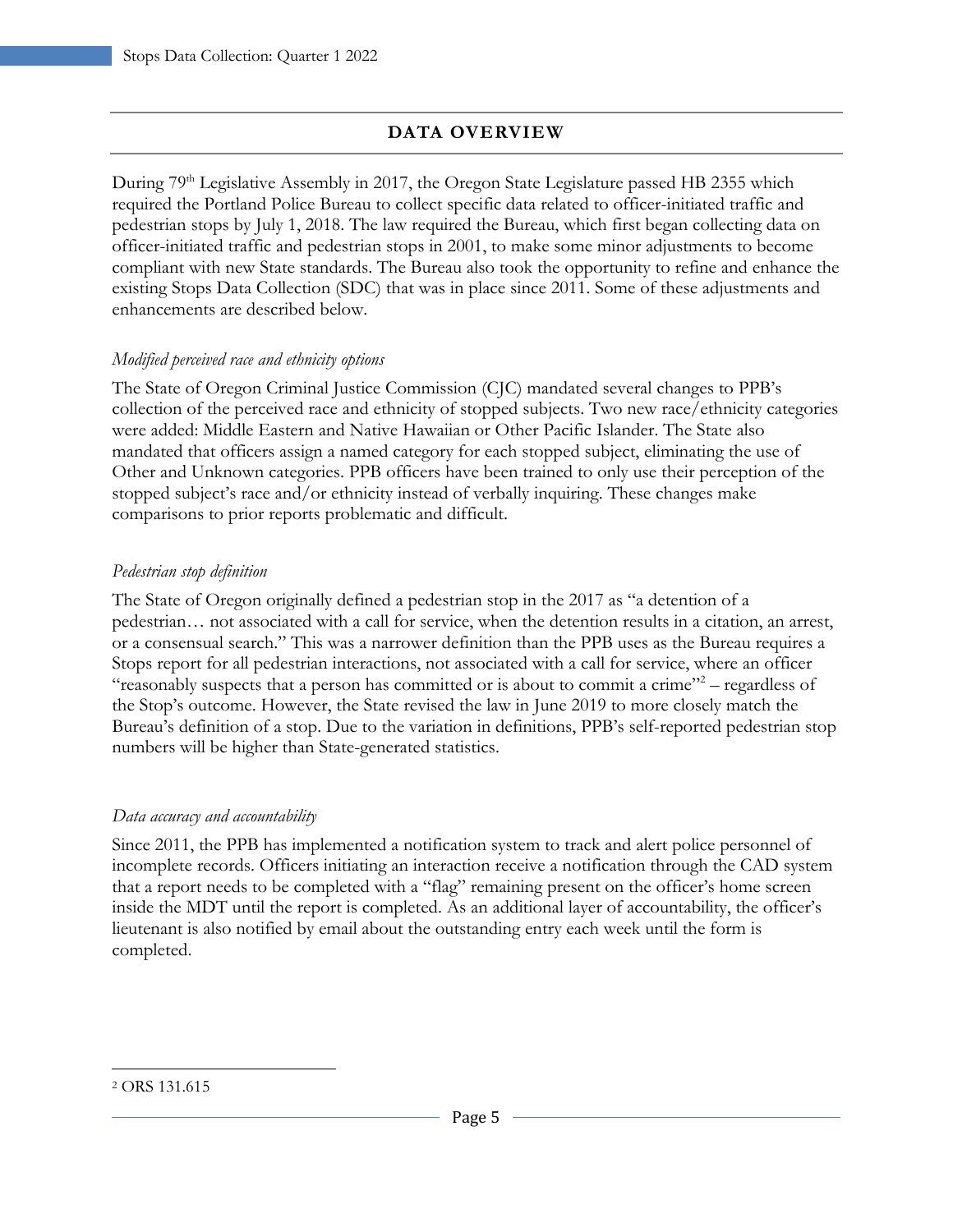# **BUREAU-WIDE STOP DEMOGRAPHICS**

The first section of the analysis examines drivers and pedestrians stopped by all sworn Portland Police Bureau personnel, regardless of assignment or subdivision. Most stops performed by PPB officers occur inside Portland city limits; however, a limited number of stops occur in other jurisdictions, such as Multnomah County, Beaverton, and Gresham.

In the 1st Quarter of 2022, Portland Police personnel stopped 3,211 drivers and pedestrians. Driver stops accounted for more than 99 percent (3,190) of all analyzed stops.

| Race/Ethnicity                            | Count | Percent  |
|-------------------------------------------|-------|----------|
| American Indian or Alaskan Native         | 24    | $0.8\%$  |
| Asian                                     | 109   | $3.4\%$  |
| Black or African American                 | 606   | $19.0\%$ |
| Hispanic or Latino                        | 373   | $11.7\%$ |
| Middle Eastern                            | 44    | $1.4\%$  |
| Native Hawaiian or Other Pacific Islander | 26    | $0.8\%$  |
| White                                     | 2,008 | $62.9\%$ |
| Total                                     | 3,190 | 100.0%   |

| Table 1. Race of Drivers Stopped by PPB Officers, Citywide |
|------------------------------------------------------------|
|------------------------------------------------------------|

| Table 2. Race of Pedestrians Stopped by PPB Officers, Citywide |          |          |
|----------------------------------------------------------------|----------|----------|
| Race/Ethnicity                                                 | Count    | Percent  |
| American Indian or Alaskan Native                              | 2        | $9.5\%$  |
| Asian                                                          | $\theta$ | $0.0\%$  |
| Black or African American                                      | $\theta$ | $0.0\%$  |
| Hispanic or Latino                                             | 4        | $19.0\%$ |
| Middle Eastern                                                 | $\Omega$ | $0.0\%$  |
| Native Hawaiian or Other Pacific Islander                      | $\theta$ | $0.0\%$  |
| White                                                          | 15       | $71.4\%$ |
| Total                                                          | 21       | 100.0%   |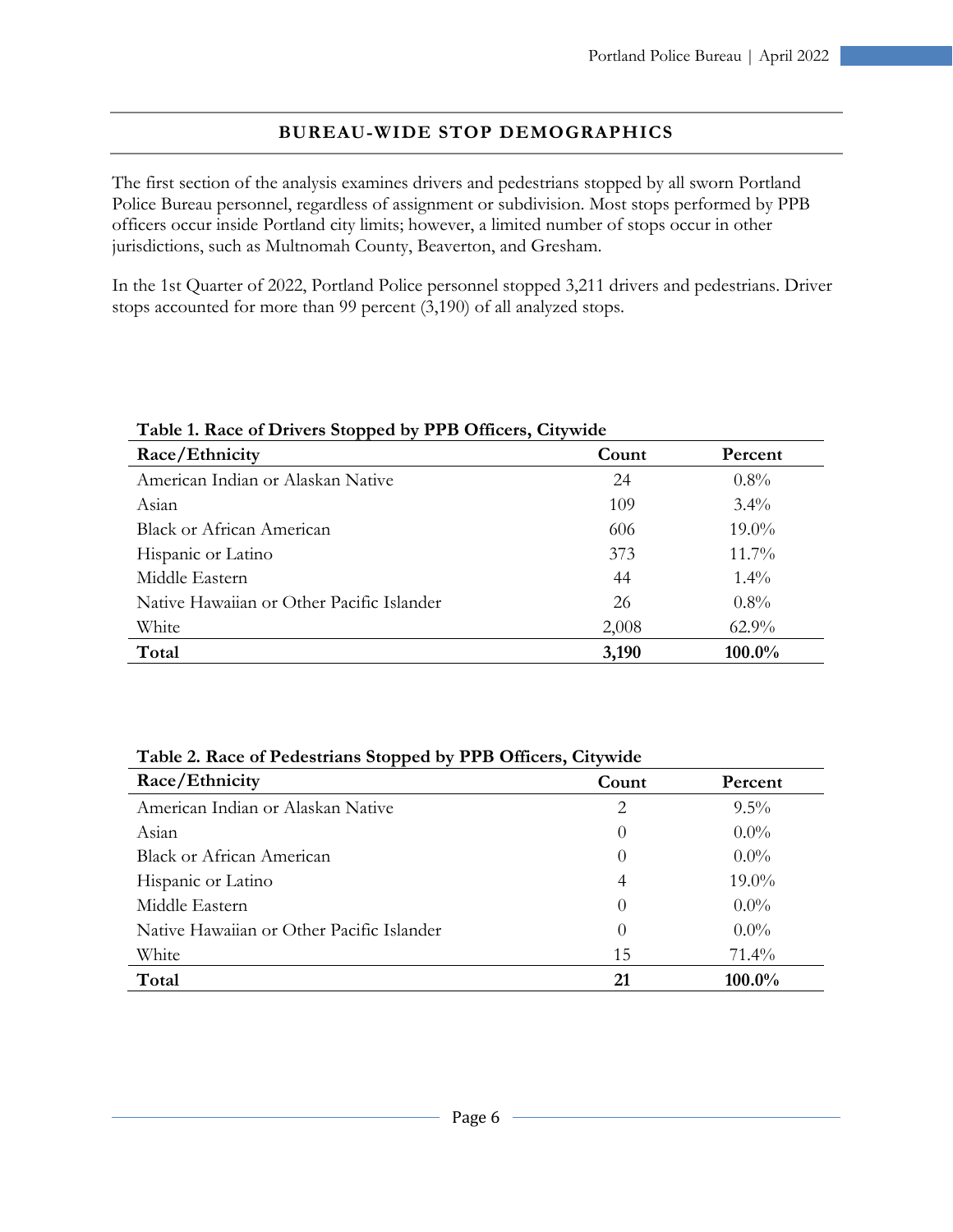# **TRAFFIC DIVISION**

This section examines drivers and pedestrians stopped by officers assigned to, or working overtime for, the Traffic Division. These units are not spread evenly throughout the city but instead provide focused traffic enforcement on Portland roadways and highways with traffic safety issues. This often includes enforcement missions on main arterials such as Highway 30, the Interstate Highways and major roadways such as Division Street, Powell Boulevard or 82nd Avenue.

In the first quarter of 2022, Traffic officers stopped 471 drivers and 0 pedestrians.

| Lable 3. Race of Drivers Stopped by Traffic, Citywide |       |           |
|-------------------------------------------------------|-------|-----------|
| Race/Ethnicity                                        | Count | Percent   |
| American Indian or Alaskan Native                     | 3     | $0.6\%$   |
| Asian                                                 | 28    | $5.9\%$   |
| Black or African American                             | 58    | $12.3\%$  |
| Hispanic or Latino                                    | 57    | $12.1\%$  |
| Middle Eastern                                        | 6     | $1.3\%$   |
| Native Hawaiian or Other Pacific Islander             | 3     | $0.6\%$   |
| White                                                 | 316   | $67.1\%$  |
| Total                                                 | 471   | $100.0\%$ |

#### **Table 3. Race of Drivers Stopped by Traffic, Citywide**

|  | Table 4. Race of Pedestrians Stopped by Traffic, Citywide |  |  |
|--|-----------------------------------------------------------|--|--|
|  |                                                           |  |  |

| Race/Ethnicity                            | Count    | Percent |
|-------------------------------------------|----------|---------|
| American Indian or Alaskan Native         | $\theta$ | $0.0\%$ |
| Asian                                     | $\theta$ | $0.0\%$ |
| <b>Black or African American</b>          | $\theta$ | $0.0\%$ |
| Hispanic or Latino                        | $\theta$ | $0.0\%$ |
| Middle Eastern                            | $\theta$ | $0.0\%$ |
| Native Hawaiian or Other Pacific Islander | $\theta$ | $0.0\%$ |
| White                                     | $\theta$ | $0.0\%$ |
| Total                                     |          |         |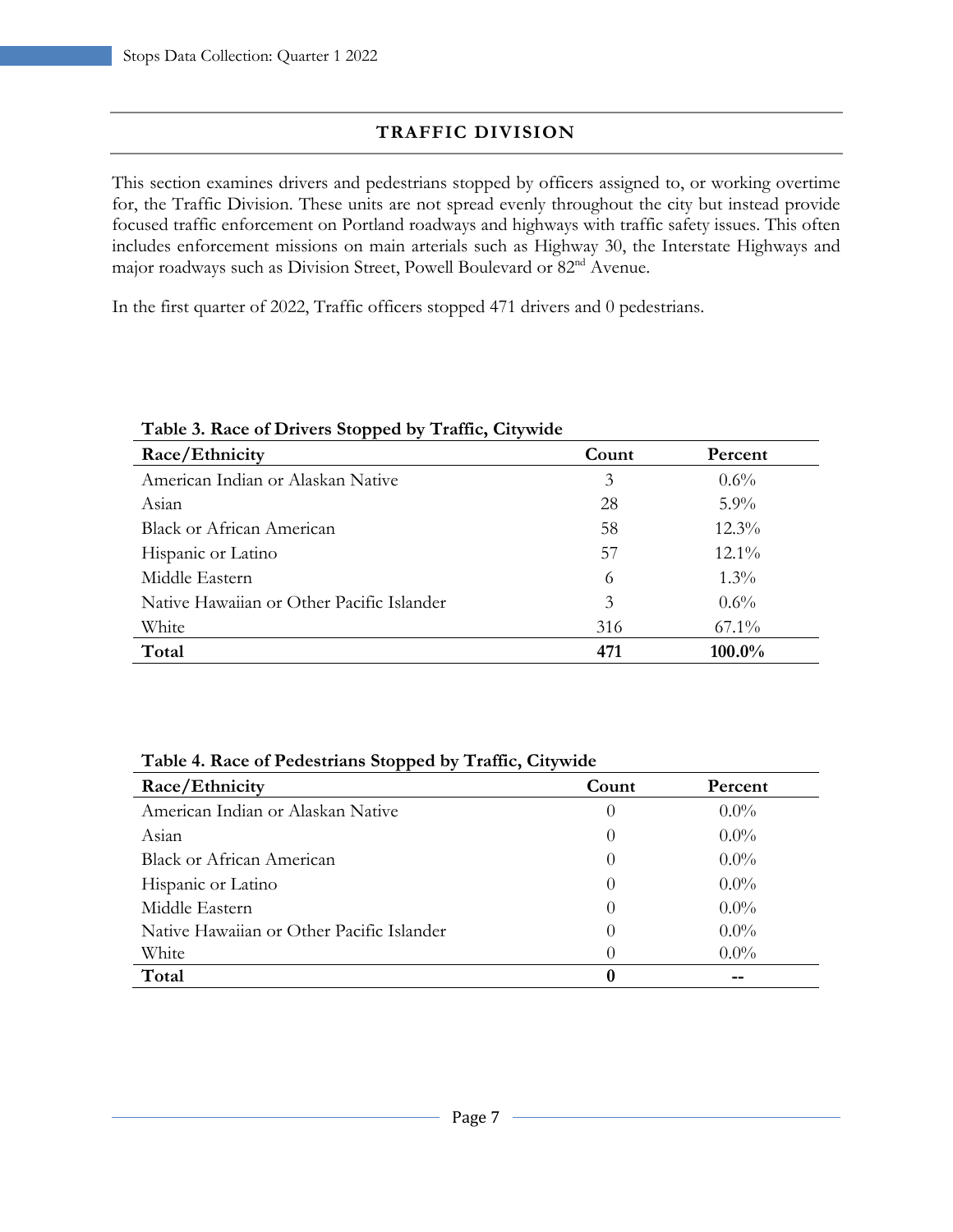# **PATROL, INVESTIGATIVE, AND SUPPORT UNITS**

Officers assigned to other divisions in the Portland Police Bureau, specifically Patrol, Investigative, and Support Units, initiate traffic and pedestrian stops to help prevent and reduce crime, particularly violent crime, and respond to citizen concerns and complaints. Most officers are assigned to precincts and conduct patrols or respond to calls for service on foot, bicycle, or in patrol cars.

From January through March 2022, Non-Traffic officers made a total of 2,740 driver and pedestrian stops. Of those individuals stopped, more than 99 percent (2,719) were driver stops and less than 1 percent (21) were pedestrian stops.

| Table 5. Race of Drivers Stopped by Non-Traffic Officers, Citywide |       |          |
|--------------------------------------------------------------------|-------|----------|
| Race/Ethnicity                                                     | Count | Percent  |
| American Indian or Alaskan Native                                  | 21    | $0.8\%$  |
| Asian                                                              | 81    | $3.0\%$  |
| <b>Black or African American</b>                                   | 548   | $20.2\%$ |
| Hispanic or Latino                                                 | 316   | $11.6\%$ |
| Middle Eastern                                                     | 38    | $1.4\%$  |
| Native Hawaiian or Other Pacific Islander                          | 23    | $0.8\%$  |
| White                                                              | 1,692 | $62.2\%$ |
| Total                                                              | 2,719 | 100.0%   |

| Table 5. Race of Drivers Stopped by Non-Traffic Officers, Citywide |  |
|--------------------------------------------------------------------|--|
|                                                                    |  |

| Table 6. Race of Pedestrians Stopped by Non-Traffic Officers, Citywide |
|------------------------------------------------------------------------|
|------------------------------------------------------------------------|

| Race/Ethnicity                            | Count          | Percent  |
|-------------------------------------------|----------------|----------|
| American Indian or Alaskan Native         | 2              | $9.5\%$  |
| Asian                                     | $\theta$       | $0.0\%$  |
| <b>Black or African American</b>          | $\theta$       | $0.0\%$  |
| Hispanic or Latino                        | $\overline{4}$ | $19.0\%$ |
| Middle Eastern                            | $\theta$       | $0.0\%$  |
| Native Hawaiian or Other Pacific Islander | $\theta$       | $0.0\%$  |
| White                                     | 15             | $71.4\%$ |
| Total                                     | 21             | 100.0%   |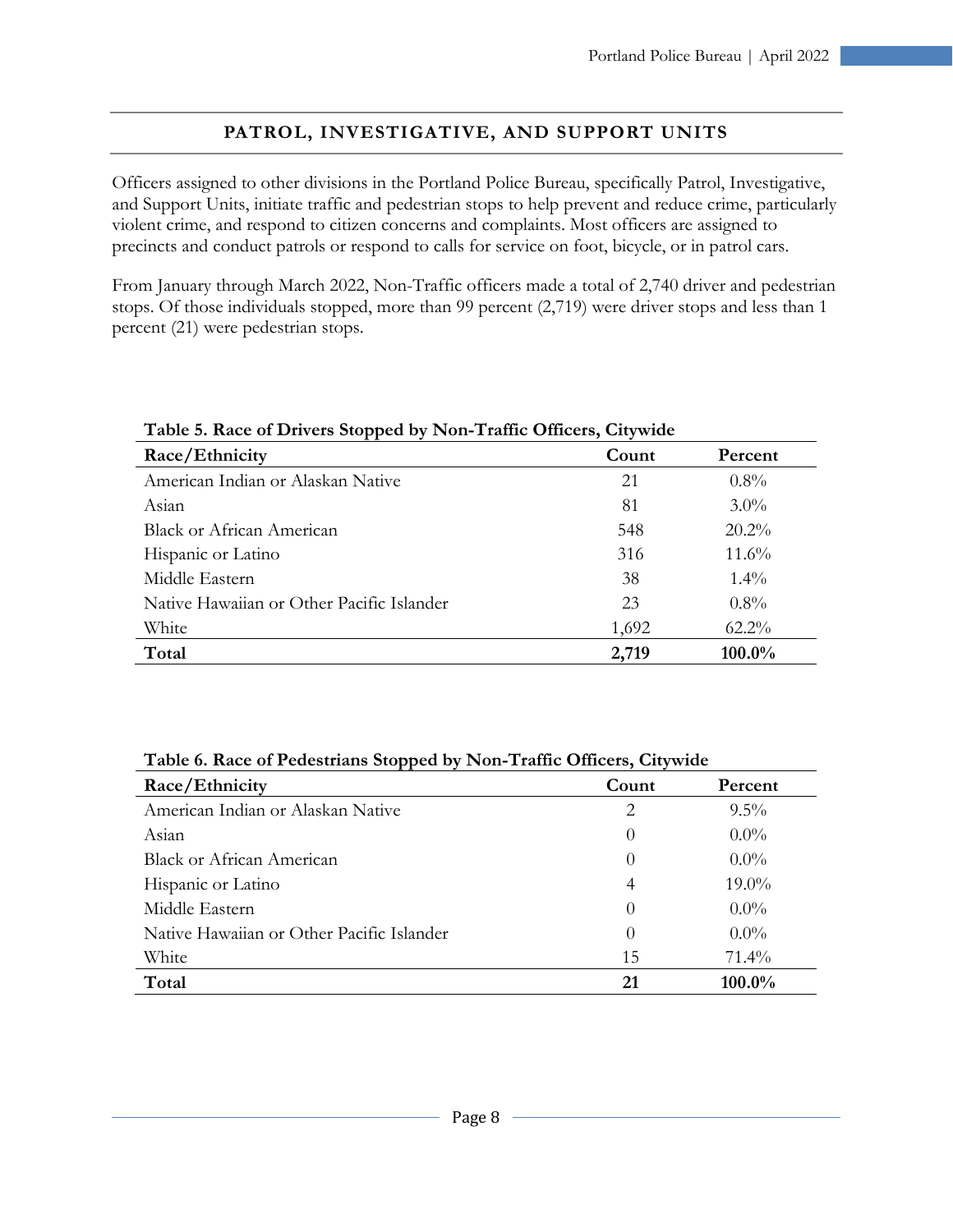#### **STOP LOCATIONS**

The City of Portland is divided into three precincts with each precinct divided into 20 smaller patrol districts.



Of the 3,190 driver stops initiated in the 1st Quarter of 2022, 95 percent (3,031) were successfully coded to a location. Of those stops with an identified location, more than 99 percent (3,013) occurred within Portland.

| Table 7. Counts of Drivers Stopped by PPB Officers in Each Precinct |       |          |
|---------------------------------------------------------------------|-------|----------|
| Precinct                                                            | Count | Percent  |
| Central Precinct                                                    | 857   | $28.3\%$ |
| East Precinct                                                       | 1,633 | $53.9\%$ |
| North Precinct                                                      | 523   | $17.3\%$ |
| Outside Portland                                                    | 18    | $0.6\%$  |
| Total                                                               | 3,031 | 100.0%   |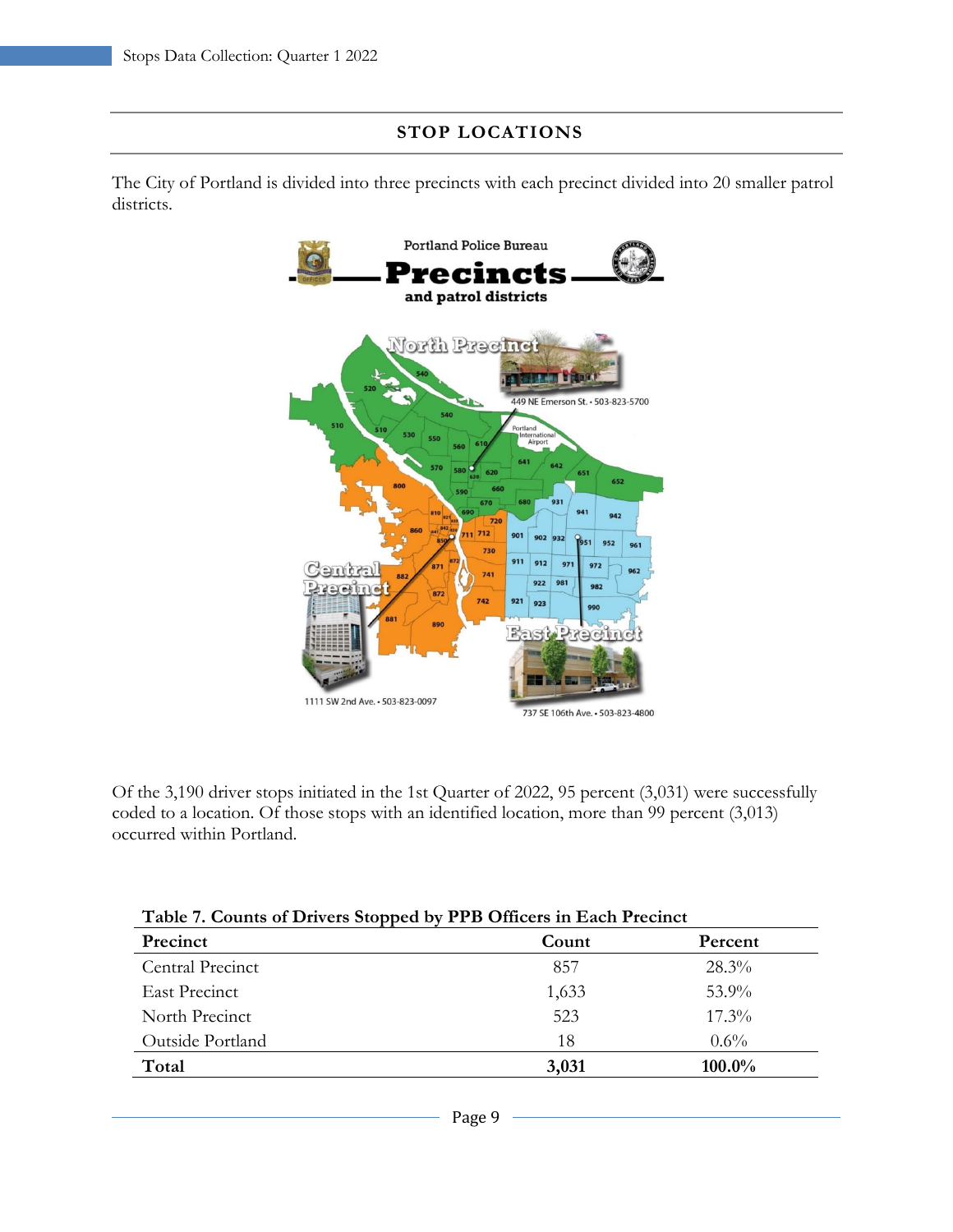| Race/Ethnicity                            | Count | Percent  |
|-------------------------------------------|-------|----------|
| American Indian or Alaskan Native         | 10    | $1.2\%$  |
| Asian                                     | 28    | $3.3\%$  |
| <b>Black or African American</b>          | 119   | $13.9\%$ |
| Hispanic or Latino                        | 83    | $9.7\%$  |
| Middle Eastern                            | 19    | $2.2\%$  |
| Native Hawaiian or Other Pacific Islander | 3     | $0.4\%$  |
| White                                     | 595   | $69.4\%$ |
| Total                                     | 857   | 100.0%   |

|  |  |  | Table 8. Race of Drivers Stopped by PPB Officers in Central Precinct |
|--|--|--|----------------------------------------------------------------------|
|  |  |  |                                                                      |

**Table 9. Race of Drivers Stopped by PPB Officers in East Precinct** 

| Race/Ethnicity                            | Count | Percent  |
|-------------------------------------------|-------|----------|
| American Indian or Alaskan Native         | 13    | $0.8\%$  |
| Asian                                     | 52    | $3.2\%$  |
| <b>Black or African American</b>          | 341   | $20.9\%$ |
| Hispanic or Latino                        | 199   | $12.2\%$ |
| Middle Eastern                            | 17    | $1.0\%$  |
| Native Hawaiian or Other Pacific Islander | 15    | $0.9\%$  |
| White                                     | 996   | $61.0\%$ |
| Total                                     | 1,633 | 100.0%   |

| Table 10. Race of Drivers Stopped by PPB Officers in North Precinct |  |
|---------------------------------------------------------------------|--|
|                                                                     |  |

| Race/Ethnicity                            | Count | Percent  |
|-------------------------------------------|-------|----------|
| American Indian or Alaskan Native         |       | $0.2\%$  |
| Asian                                     | 18    | $3.4\%$  |
| <b>Black or African American</b>          | 12.7  | $24.3\%$ |
| Hispanic or Latino                        | 61    | $11.7\%$ |
| Middle Eastern                            | 5     | $1.0\%$  |
| Native Hawaiian or Other Pacific Islander | 5     | $1.0\%$  |
| White                                     | 306   | 58.5%    |
| Total                                     | 523   | 100.0%   |